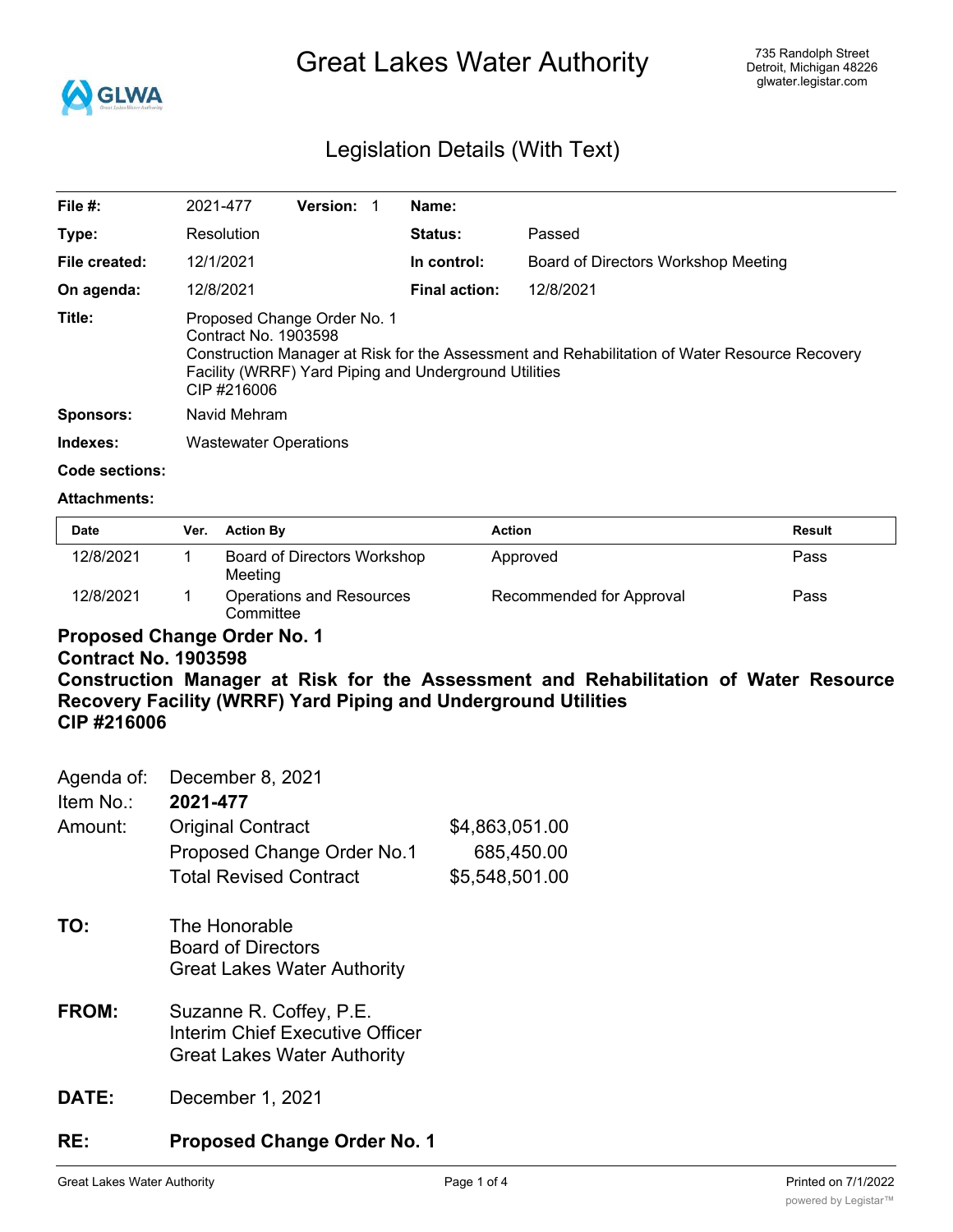## **Contract No. 1903598 Construction Manager at Risk for the Assessment and Rehabilitation of Water Resource Recovery Facility (WRRF) Yard Piping and Underground Utilities Vendor: The Christman Company**

#### **MOTION**

Upon recommendation of Navid Mehram, Chief Operating Officer - Wastewater Operating Services, the Board of Directors (Board) of the Great Lakes Water Authority (GLWA), authorizes the Interim Chief Executive Officer (ICEO) to **enter into Contract No. 1903598, Proposed Change Order No. 1 "Construction Manager at Risk for the Assessment and Rehabilitation of WRRF Yard Piping and Underground Utilities" with The Christman Company,** at an increased cost of \$685,450.00 for a total cost not to exceed \$5,548,501.00, with no increase in duration; and authorizes the ICEO to take such other action as may be necessary to accomplish the intent of this vote.

#### **BACKGROUND**

GLWA awarded Contract No.1903598 (Construction Manager at Risk for the Assessment and Rehabilitation of WRRF Yard Piping and Underground Utilities) to The Christman Company with a start work date of January 15, 2021. This Contract is divided into several phases and currently, the contract is in the study/investigation phase. The study phase is expected to be completed by January 2022 and the design phase is expected to be completed by March 2023. The Contract price for Contract No. 1903598 is \$4,863,051.00.

The Contract services will locate, clean, inspect, and test the condition of the existing buried process support utility piping systems (potable, secondary, and screened final effluent water services, steam piping, compressed air, natural gas, sewer systems, and underground electrical duct banks) located on the WRRF site. From the information and testing data gathered, a condition assessment will be performed to determine the need for rehabilitation or replacement of the buried utility piping systems.

The Contract established a study allowance for the procurement of subcontractors in the amount of \$1,500,000.00 to undertake the investigative and exploratory work of the condition assessment. So far, condition assessment services have been performed in the total amount of \$1,485,925.00.

For a complete condition assessment of the underground utilities, two more services are still needed. Tethered CCTV pipe inspection in the amount of \$310,000.00 and additional sewers cleaning in the amount of \$75,000.00. To avoid further delay, the above two services were authorized in Construction Change Directive "E" for \$385,000.00 funded from the total project allowance for construction services that was slated to be used in other phases of the Contract.

Finally, the Contractor's original general conditions were calculated based on the original allowance amounts.

#### **JUSTIFICATION**

This Proposed Change Order No. 1 seeks to secure additional funding to replenish the project allowance for construction services and to complete the condition assessment of the underground utilities as follows:

1. \$385,000.00 to replenish the project allowance for construction services.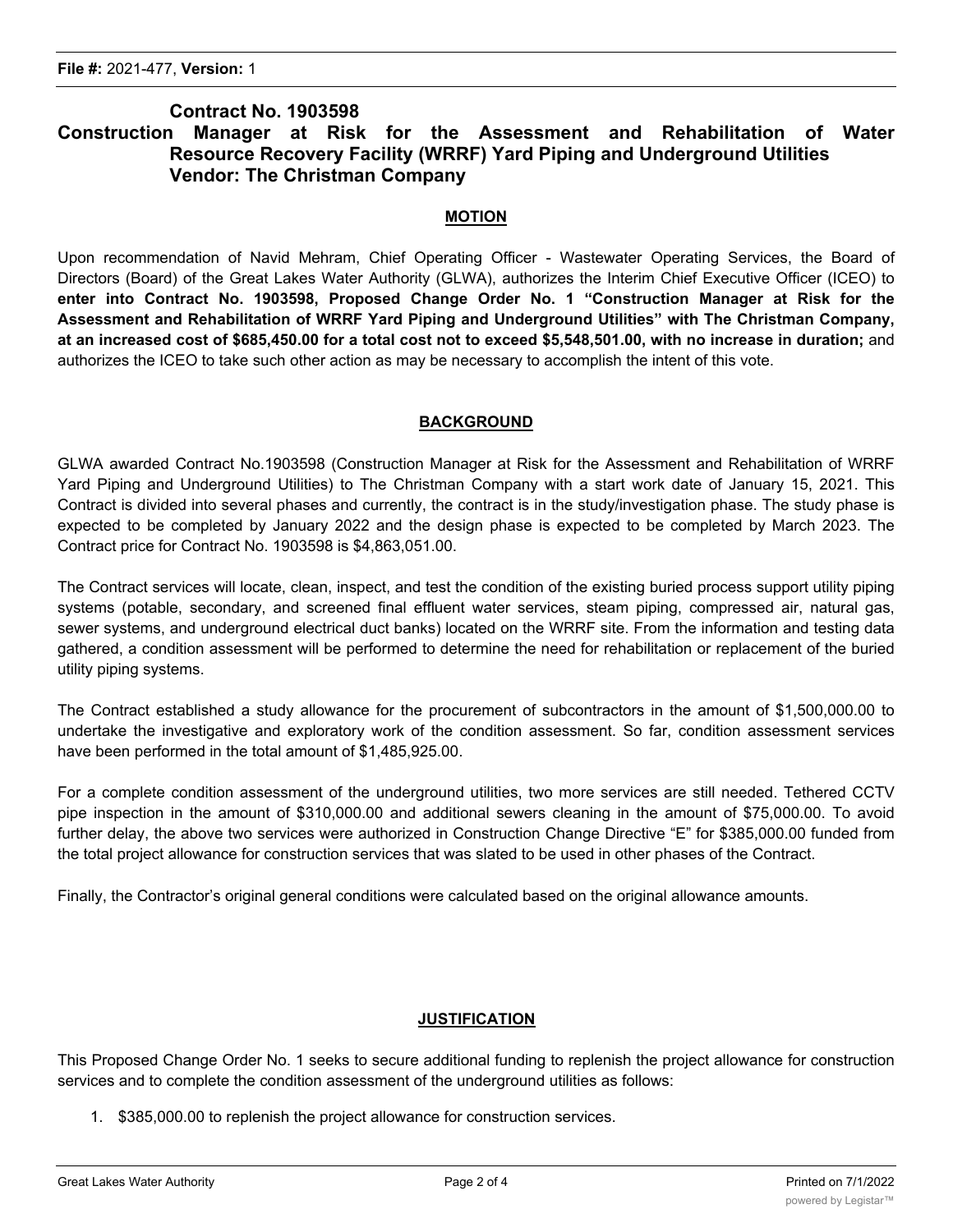Great Lakes Water Authority **Page 3 of 4** Printed on 7/1/2022 Page 3 of 4

#### **File #:** 2021-477, **Version:** 1

- 2. Not to Exceed (NTE) \$130,450.00. This amount represents the Contractor's request for the general conditions cost associated with the additional condition assessment work as well as a 5% fee of the cost.
- 3. Not to Exceed (NTE) \$170,000.00. This amount is suggested as a GLWA Contingency to undertake any unexpected/unforeseen conditions. The unused money from items 2 and 3 will be credited back to GLWA via a future change order.

The total value of this Proposed Change Order No. 1 is \$685,450.00.

## **PROJECT MANAGEMENT STATUS**

Original Contract Time for Study/Design: 792 days (1/15/21-3/17/23)<br>Proposed Change Order No.1: 0 days 0 days Proposed Change Order No.1:

New Contract Time: 792 days (1/15/21-3/17/23)

## **PROJECT ESTIMATE**

| Original Contract Price:     | \$4,863,051.00 |
|------------------------------|----------------|
| Proposed Change Order No. 1: | 685,450.00     |
| <b>New Contract Price:</b>   | \$5,548,501.00 |

## **FINANCIAL PLAN IMPACT**

**Summary:** Sufficient funds are provided in the financial plan for this project.

**Funding Source:** Sewer Construction Fund

**Cost Center:** Wastewater

**Expense Type:** Construction (5421-892211.000-616900-216006)

## **Estimated Cost by Year and Related Estimating Variance:** See table below.

| <b>Original Contract Price:</b>    | \$4,863,051.00  |
|------------------------------------|-----------------|
| Proposed Change Order No.1:        | 685,000.00      |
| New Contract Total:                | \$5,548,501.00  |
| Amended Financial Plan Estimate:   | \$21,000,000.00 |
| Balance reserved for construction: | \$15,451,499.00 |